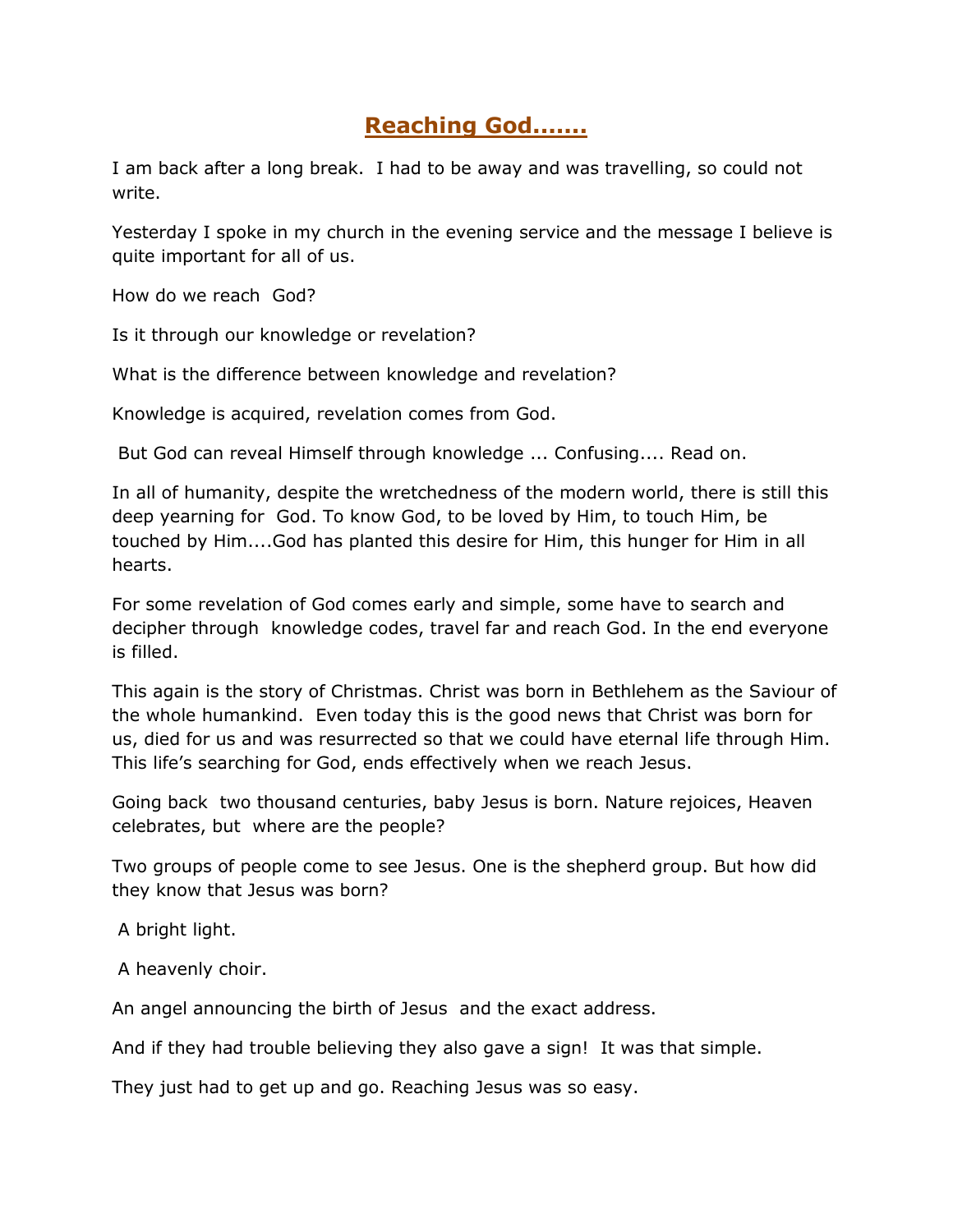In the same region there were *some* shepherds staying out in the fields and keeping watch over their flock by night. <sup>9</sup>And an angel of the Lord suddenly stood before them, and the glory of the Lord shone around them; and they were terribly frightened.  $^{10}$ But the angel said to them, "Do not be afraid; for behold, I bring you good news of great joy which will be for all the people;  $<sup>11</sup>$  for today in the city of</sup> David there has been born for you a Savior, who is <sup>[£](qv://steplinkto1%200000035477/)</sup>Christ the Lord. <sup>12</sup>"This *will be* a sign for you: you will find a baby wrapped in cloths and lying in a manger."  $^{13}$ And suddenly there appeared with the angel a multitude of the heavenly host praising God and saying,

14 "Glory to God in the highest, And on earth peace among men  $\frac{1}{2}$  with whom He is pleased." Luke 2

But there was another group. The wise men. The astronomers. The scientists. They have been watching the sky everyday of their lives and one day they discover a strange star. A star with a bright light that did not belong anywhere. They wracked their heads over it and decided a great king had been born.

Though they were learned people, they also believed in God. They believed a Creator who can hang a new star in the sky to celebrate His Son"s birth on the earth.

They were scholars. They had great knowledge. Yet they believed in a God who created the Heaven and the earth.

That is why life becomes desolate for the modern day scientist who firmly believes there is no God and everything evolved. They have nothing to hope for, nothing to live for, nothing to travel for, save for their material needs.

But this wisemen of the east, believed in the Creator God. They desired to know God, to see God. And looking at the distant flickering star they set out to journey. Some say they must have gone from India, which could be very true. It could also be China or Afghanistan.. Probably had taken the silk route..

But these searchers had no heavenly choruses, no angels, no address, no sign, nothing. But they trudged on.

T. S . Eliot the famous American English poet wrote a beautiful poem entitled, "The Gift of the Magi."

In it he speaks about their anxieties and doubts on the way. He starts the poem like, "A cold coming we had of it..."

One day they saw the star so bright and another day the sky becomes cloudy and they are distraught. Then they think was it a mistake, this whole enterprise, leaving family and profession.... What if, if this ends a wild goose chase?

But the next day, their star had moved! And they say, yes we are on the way. They journey, their pace quickened by what they could see at the end of their trail.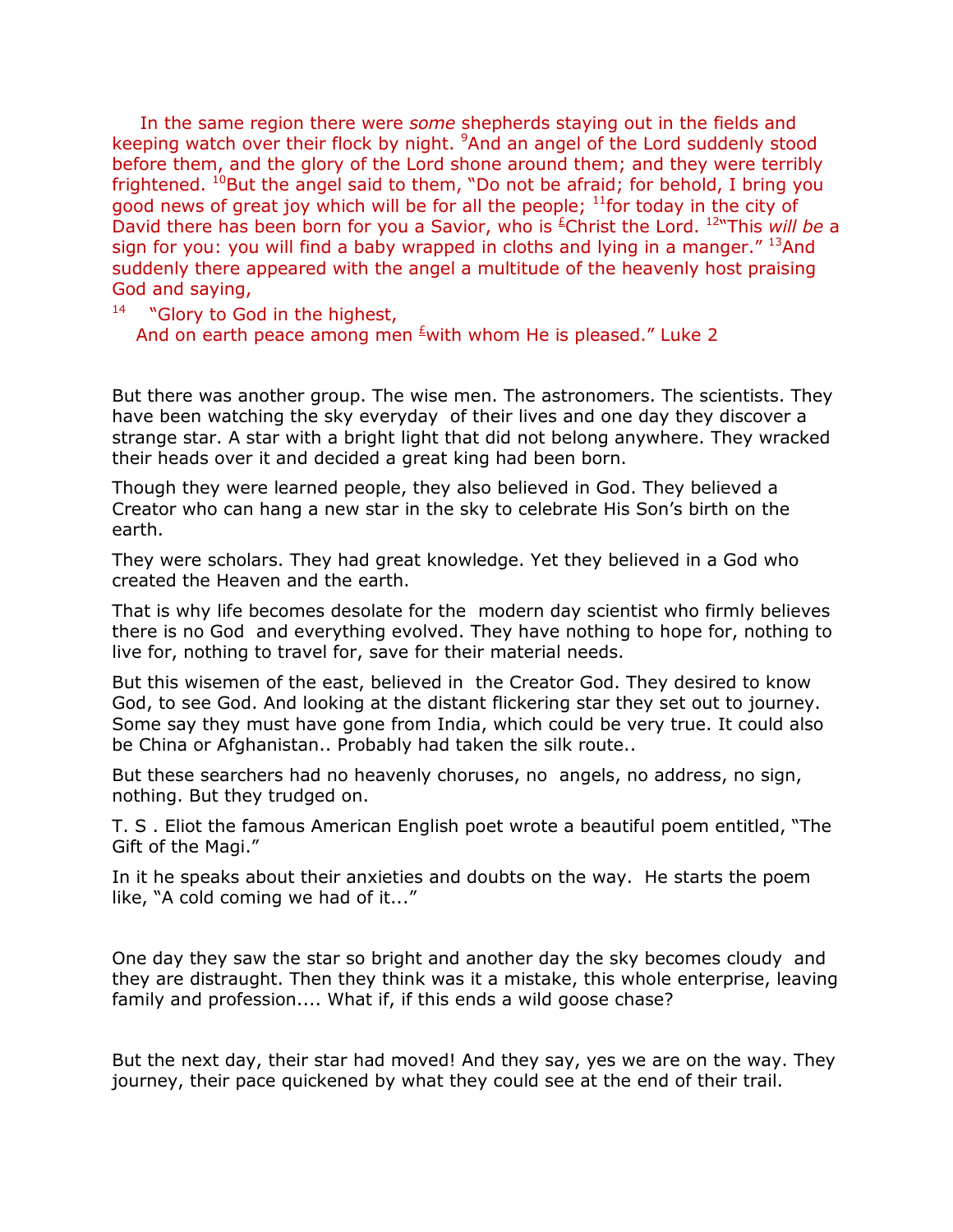And it seemed after many months that the star almost stopped. Their hearts leapt into their mouths. And now they were in Jerusalem the Capital.

Now the rational minds started working. A star , a new star, a moving star could only mean a Great King.

Reason asks : Where will a Great King be born? Reason answers : In a palace. They don't look up anymore to see the star still moving.

So the wise men march confidently into the Herod"s palace and demand to see the Great King.

There has been no baby in the recent years.

Herod is horrified.

A Great King?

Wisemen from the East?

A moving Star?

Herod summons all the priests and scribes and burrowed the prophecy in Micah where the prophet had foretold the place of birth of this Great King. They searched the scriptures and found the location.

The magi came out disappointed. But when they looked up their star moved again winking at them! It went on and stood over the place where the Child was.

At last they were Home.

Yes when we see Jesus, we will all be Home.

The purpose of our life here will surely be fulfilled.

## **The Visit of the Magi**

<sup>1</sup>Now after Jesus was born in Bethlehem of Judea in the days of Herod the king,  $\frac{1}{2}$ magi from the east arrived in Jerusalem, saying,  $2^m$ Where is He who has been born King of the Jews? For we saw His star in the east and have come to worship Him." <sup>3</sup>When Herod the king heard *this*, he was troubled, and all Jerusalem with him. <sup>4</sup>Gathering together all the chief priests and scribes of the people, he inquired of them where the Messiah was to be born. <sup>5</sup>They said to him, "In Bethlehem of Judea; for this is what has been written by the prophet:

6 "AND YOU, BETHLEHEM, LAND OF JUDAH, ARE BY NO MEANS LEAST AMONG THE LEADERS OF JUDAH; FOR OUT OF YOU SHALL COME FORTH A RULER WHO WILL SHEPHERD MY PEOPLE ISRAEL.""

 $7$ Then Herod secretly called the magi and determined from them the exact time the star appeared. <sup>8</sup>And he sent them to Bethlehem and said, "Go and search carefully for the Child; and when you have found *Him,* report to me, so that I too may come and worship Him." <sup>9</sup>After hearing the king, they went their way; and the star, which they had seen in the